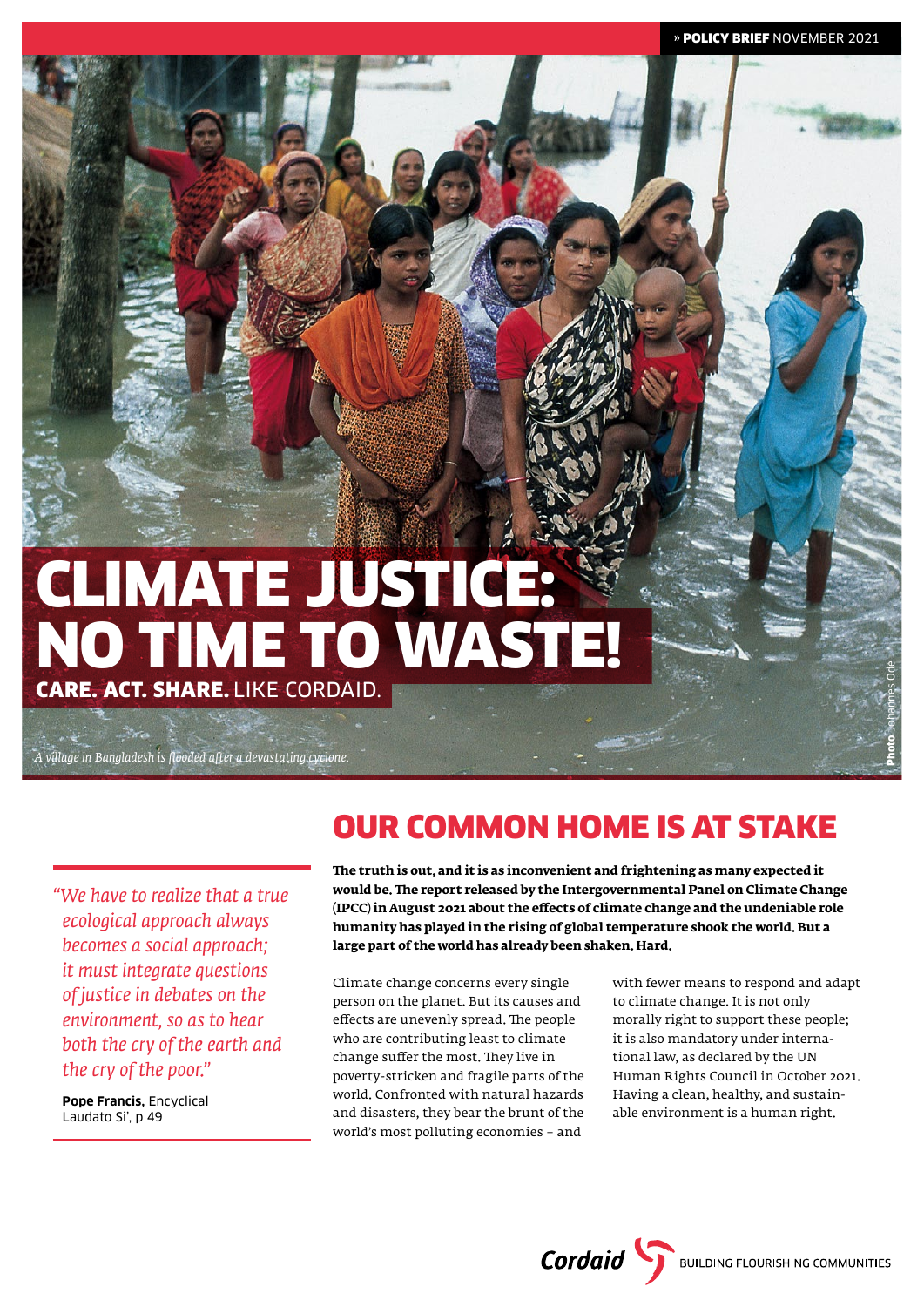Climate change is accelerating globally. This crisis destroys livelihoods, especially in developing countries, and exacerbates inequalities and fragility. The IPCC Report 2021 predicts that, with high confidence, disadvantaged and vulnerable populations (including indigenous peoples and local communities dependent on agricultural livelihoods) face a much higher risk of experiencing the negative consequences of climate change.

Together, we can act. Cordaid and its partners are working in fragile and conflict-affected areas, tackling the impacts of the climate crisis. Our mission is also to advocate for climate justice, to limit global warming and to combat the adverse effects of climate change, side by side with those who are affected most.

### Climate justice

Climate change is a matter of justice, consisting of two related aspects. First it entails the moral responsibility to take care of our planet for the well-being of current and future generations. Second it also means that those who contribute most to global warming – i.e., the

*" As a resident of the Netherlands, it is sometimes difficult to imagine that climate change is already a daily reality in many countries, with major consequences for the people there. But the facts don't lie. That is why we call on the Dutch government and the international community to do more to tackle the causes of climate change and to reduce its impacts. Now! And not in 10 or 20 years."*

**Kees Zevenbergen,** CEO Cordaid

industrialized economies – bear most of the responsibility to reduce carbon emissions, to counteract the adverse effects of climate change, and to support communities and countries who are least capable to adapt.

Cordaid's commitment to climate justice is expressed in the following strategies:

■ Our program work on supporting viable and inclusive climate change adaptation and mitigation strategies and activities, based on climate change risk analysis done by local

#### $\blacksquare$  Involving our constituency of more than 300,000 donors in our work and

inviting them to make sustainable lifestyle choices that help tackle climate change.

### Policies driving climate action

The UNFCCC (United Nations Framework Convention on Climate Change) Paris Agreement is an international treaty to address climate change. It was adopted by 196 Parties at COP21 in Paris, on 12 December 2015. Its goal is to limit global warming (climate change mitigation) to well below 2°C and preferably to 1.5°C compared to pre-industrial levels. The agreement also aims to strengthen the ability of countries to deal with the impacts of climate change (adaptation).



The global community has committed to achieving the Sustainable Development Goals (SDGs) by 2030. SDG 13: Climate Action commits states to take urgent action to combat climate change and its impacts. Climate action refers to both climate change mitigation (reducing CO<sub>2</sub> emissions) and adaptation to the impacts of climate change.

### CORDAID'S PLEA

**Cordaid joins citizens, social movements, faith groups, and local and international civil society organisations in a call on world leaders to do what it takes to tackle the ecological crisis and the deepening social inequality. We are calling for a serious commitment to address the plight of people in fragile and conflictaffected areas, where communities are most vulnerable to the adverse effects of climate change.**

Cordaid campaigns for:

### 1. Fair climate finance

The internationally available climate finance should be increased and should become more easily available for developing countries most affected by climate change. Developed countries should contribute their fair share to global climate finance. Climate finance should become more accessible for local actors in fragile and conlfict-affected countries, such as civil society organisations and local governments, to implement activities based on people's local priorities. Currently, most of the available climate finance is spent on climate change mitigation projects (reducing

CO<sub>2</sub> emissions); more funding should go to good policies and programs on climate change adaptation.

actors (communities, government,

**D** Our advocacy work in the Netherlands, in Europe, and globally with likeminded organisations and networks. The effort to reduce Cordaid's own carbon footprint and to compensate for our remaining carbon emissions.

private sector).

### 2. Fair zero-carbon economy

Cordaid supports the global campaign 'Fair Race to Net-Zero', together with its subsidiary FairClimateFund. Carbon markets are instrumental in getting the necessary carbon finance from the private sector to support the transition to a zero-carbon economy in developing countries. We aim to ensure that a transition is fair, inclusive, and gender-focused and that carbon finance really reaches people living in the world's most vulnerable regions.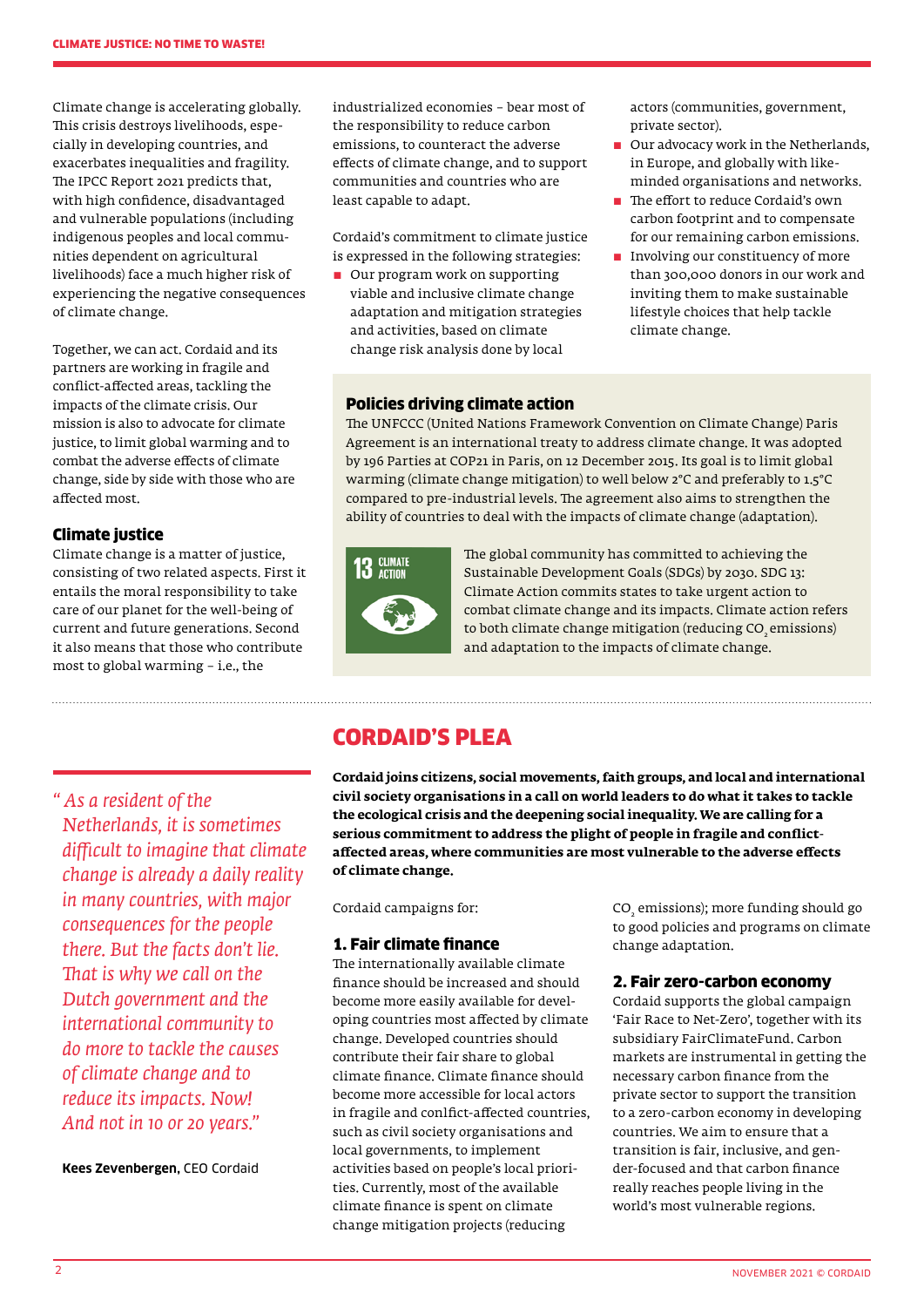### 3. Protection of internally displaced people

By 2050, an estimated 250 million (now 50 million) people will be forcedly displaced due to floods, landslides, fires, droughts, and hurricanes. Cordaid calls for improving protection and humanitarian assistance for both the displaced and host communities, to prevent conflict over scarce resources. This starts with promoting resilience to the effects of climate change and supporting the adaptation of agricultural methods and techniques so that local farmers and ranchers are better prepared. Given the protractedness of the climate crisis, longerterm social services, income opportunities, and local integration policies are also required.

### 4. Promotion of climate resilient agri-food systems

To face the current challenges of food insecurity, Cordaid calls for the transformation towards climate-resilient agri-food systems. In these food systems, smallholder and family farmers are at the heart of change, empowered to shape agricultural systems that feed the people while being adapted to the current climate change and contributing to cooling the planet. To achieve this, different stakeholders must work in partnerships to promote synergies, ensure responsibility, and encourage climateresilient agri-food systems agriculture must be accessible at the local level.



## **[More information can](http://www.cordaid.org/en/topic/food-and-income)**



*Somalis flee drought.* 

### Demands for climate summits

Cordaid is campaigning for climate justice both in the Netherlands, in the EU and globally. As a founding member of CIDSE, Cordaid supports the following key recommendations:

- $\blacksquare$  The most vulnerable people and communities must have a strong voice and role in shaping an agreement.
- $\blacksquare$  A fair and ambitious legally binding agreement signed by all countries to limit global warming to 1.5°C.
- $\blacksquare$  An immediate stop to all subsidies on fossil fuels to allow a rapid and just transition to 100% renewable energy sources.
- $\blacksquare$  Developed countries must bridge the remaining climate finance gap as quickly as feasible to enhance their contribution above the US\$ 100 billion level until 2025.
- $\blacksquare$  A deep transformation of agriculture and food systems is required to meet the long-term goal of 1.5°C and to contribute to the full realisation of the right to food.
- $\blacksquare$  Establish a new dedicated climate finance mechanism for at least US\$ 75. billion per year for Loss & Damage by 2023, to be financed by using the Polluter Pays Principle.

**be found here [Go for a full listing of demands to the CIDSE website.](http://www.cidse.org/)** 

### CORDAID'S CARBON FOOTPRINT

Cordaid is firmly committed to becoming overall climate positive by 2030. We continue our efforts to reduce our carbon emissions systematically, including by reducing air travel, and to compensate for the remaining emissions by investing in fair and sustainable  $\text{CO}_2$  reduction projects via FairClimateFund.

### FAIRCLIMATEFUND

Industrialized countries are responsible for most  $\mathrm{CO}_2$  emissions. However, the greatest impact of climate change occurs in developing countries. Carbon markets are instrumental in getting the necessary carbon finance from the private sector to support transition and adaptation in developing countries, but people at the base of the value chain benefit the least. FairClimateFund wants to demonstrate that the carbon market can benefit those who are the most vulnerable to the effects of

climate change in a fair and effective way. Those with the largest carbon footprint invest in carbon reduction projects with high social impact that meet the Gold -<br>Standard and Fairtrade Climate Standard.



*FairClimateFund is a subsidiary of Cordaid.*